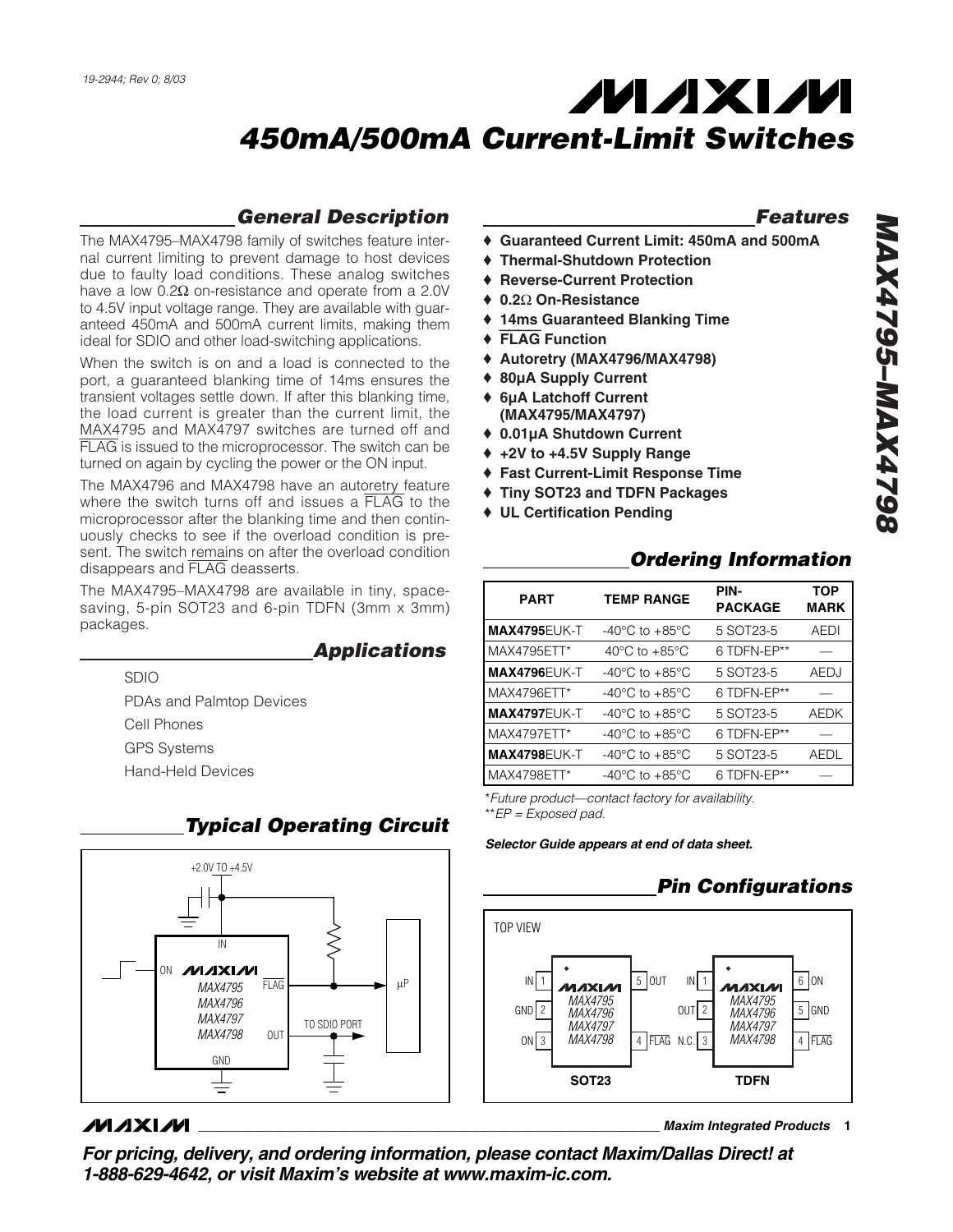## **ABSOLUTE MAXIMUM RATINGS**

IN, ON, FLAG, OUT to GND.....................................-0.3V to +6V OUT Short Circuit to GND.................................Internally Limited Continuous Power Dissipation ( $T_A = +70^{\circ}C$ )

5-Pin SOT23 (derate 7.1mW/°C above +70°C)............571mW 6-Pin TDFN (derate 24.4mW/°C above +70°C) .........1951mW

| Operating Temperature Range 40°C to +85°C |
|-------------------------------------------|
|                                           |
| Storage Temperature Range -65°C to +150°C |
| Lead Temperature (soldering, 10s)+300°C   |
|                                           |

**MAXM** 

*Stresses beyond those listed under "Absolute Maximum Ratings" may cause permanent damage to the device. These are stress ratings only, and functional operation of the device at these or any other conditions beyond those indicated in the operational sections of the specifications is not implied. Exposure to absolute maximum rating conditions for extended periods may affect device reliability.*

## **ELECTRICAL CHARACTERISTICS**

*MAX4795–MAX4798*

867.4XAM-562.4XAM

(V<sub>IN</sub> = +2.0V to +4.5V, T<sub>A</sub> = -40°C to +85°C, unless otherwise noted. Typical values are at V<sub>IN</sub> = 3.3V, T<sub>A</sub> = +25°C.) (Note 1)

| <b>PARAMETER</b>                             | <b>SYMBOL</b>         | <b>CONDITIONS</b>                                                                                              |                  | <b>MIN</b> | <b>TYP</b> | <b>MAX</b>   | <b>UNITS</b> |
|----------------------------------------------|-----------------------|----------------------------------------------------------------------------------------------------------------|------------------|------------|------------|--------------|--------------|
| Operating Voltage                            | <b>V<sub>IN</sub></b> |                                                                                                                |                  | 2.0        |            | 4.5          | $\vee$       |
| Quiescent Current                            | lo                    | $V_{ON} = V_{IN}$ , $I_{OUT} = 0$ , switch on                                                                  | $V_{IN} = +3.3V$ |            | 80         | 125          | μA           |
| Latch-Off Current                            | <b>LATCH</b>          | $V_{ON} = V_{IN}$ , after an overcurrent<br>fault (MAX4795/MAX4797) (Note 2)                                   | $V_{IN} = +3.3V$ |            | 6          | 10           | μA           |
| Shutdown Current                             | <b>ISHDN</b>          | $V_{ON} = 0V$                                                                                                  |                  |            | 0.03       | $\mathbf{1}$ | μA           |
| <b>Forward Current Limit</b>                 |                       | MAX4795/MAX4796, $V_{IN} = 3.3V$ , $V_{OUT} = GND$<br>MAX4797/MAX4798, $V_{IN} = 3.3V$ , $V_{OUT} = GND$       |                  | 450        |            | 720          | mA           |
|                                              |                       |                                                                                                                |                  | 500        |            | 800          |              |
| <b>Reverse Current Limit</b>                 |                       | MAX4795/MAX4796<br>MAX4797/MAX4798                                                                             |                  |            |            | 720          | mA           |
|                                              |                       |                                                                                                                |                  |            |            | 800          |              |
| ON Input Leakage                             |                       |                                                                                                                |                  | $-1$       |            | $+1$         | μA           |
| Shutdown Forward Leakage                     |                       | $V_{ON} = 0V$ , $V_{OUT} = 0V$                                                                                 |                  |            | 0.01       | $\mathbf{1}$ | μA           |
| Shutdown Reverse Leakage                     |                       | $V_{ON} = 0V$ , $V_{IN} = 2V$ , $V_{OUT} = 4.5V$                                                               |                  |            |            | $\mathbf{1}$ | μA           |
| On-Resistance (Note 3)                       | RON                   | MAX4795/MAX4796, I <sub>LOAD</sub> = 100mA                                                                     |                  |            | 0.2        | 0.4          | $\Omega$     |
|                                              |                       | $MAX4797/MAX4798, ILOAD = 100mA$                                                                               |                  |            | 0.18       | 0.36         |              |
| ON Input Logic High Voltage                  | V <sub>IH</sub>       | $V_{IN} = +2V$ to $+3.6V$                                                                                      |                  | 1.4        |            |              | $\vee$       |
|                                              |                       | $V_{IN}$ > 3.6V                                                                                                |                  | 2          |            |              |              |
| ON Input Logic Low Voltage                   | $V_{IL}$              |                                                                                                                |                  |            |            | 0.5          | $\vee$       |
| FLAG Output Logic Low Voltage                |                       | $I_{SINK} = 1mA$                                                                                               |                  |            |            | 0.4          | $\vee$       |
| FLAG Output High Leakage<br>Current          |                       | $V_{IN} = V_{FLAG} = V_{ON} = 4.5V$                                                                            |                  |            |            | $\mathbf{1}$ | μA           |
| <b>Thermal Shutdown</b>                      |                       |                                                                                                                |                  |            | 150        |              | $^{\circ}C$  |
| Thermal-Shutdown Hysteresis                  |                       |                                                                                                                |                  |            | 15         |              | $^{\circ}C$  |
| <b>DYNAMIC</b>                               |                       |                                                                                                                |                  |            |            |              |              |
| Turn-On Time                                 |                       | $V_{ON}$ from low to high; $I_{OUT} = 10mA$ , $C_L = 0.1\mu F$ (Note 4)                                        |                  |            | 120        |              | $\mu s$      |
| Turn-Off Time                                |                       | $V_{\text{ON}}$ from high to low; $I_{\text{OUT}} = 10 \text{mA}$ , $C_{\text{L}} = 0.1 \mu \text{F}$ (Note 4) |                  |            | 100        |              | ns           |
| <b>Blanking Time</b>                         | <b><i>EBLANK</i></b>  | Overcurrent fault; Figures 2, 3                                                                                |                  | 14         |            | 60           | ms           |
| Short-Circuit Current-Limit<br>Response Time |                       | $V_{ON} = V_{IN}$ , short circuit applied to OUT                                                               |                  |            | 5          |              | $\mu s$      |
| <b>Retry Time</b>                            | tRETRY                | MAX4796/MAX4798, Figure 2 (Note 5)                                                                             |                  | 210        |            | 900          | ms           |

Note 1: All parts are 100% tested at +25°C. Electrical limits across the full temperature range are quaranteed by design and correlation.

**Note 2:** Latch-off current does not include the current flowing into FLAG.

**Note 3:** TDFN packages are guaranteed by design.

**Note 4:** The on-time is defined as the time taken for the current through the switch to go from 0mA to full load. The off-time is defined as the time taken for the current through the switch to go from full load to 0mA.

**Note 5:** Retry time is typically 15 times the blanking time.

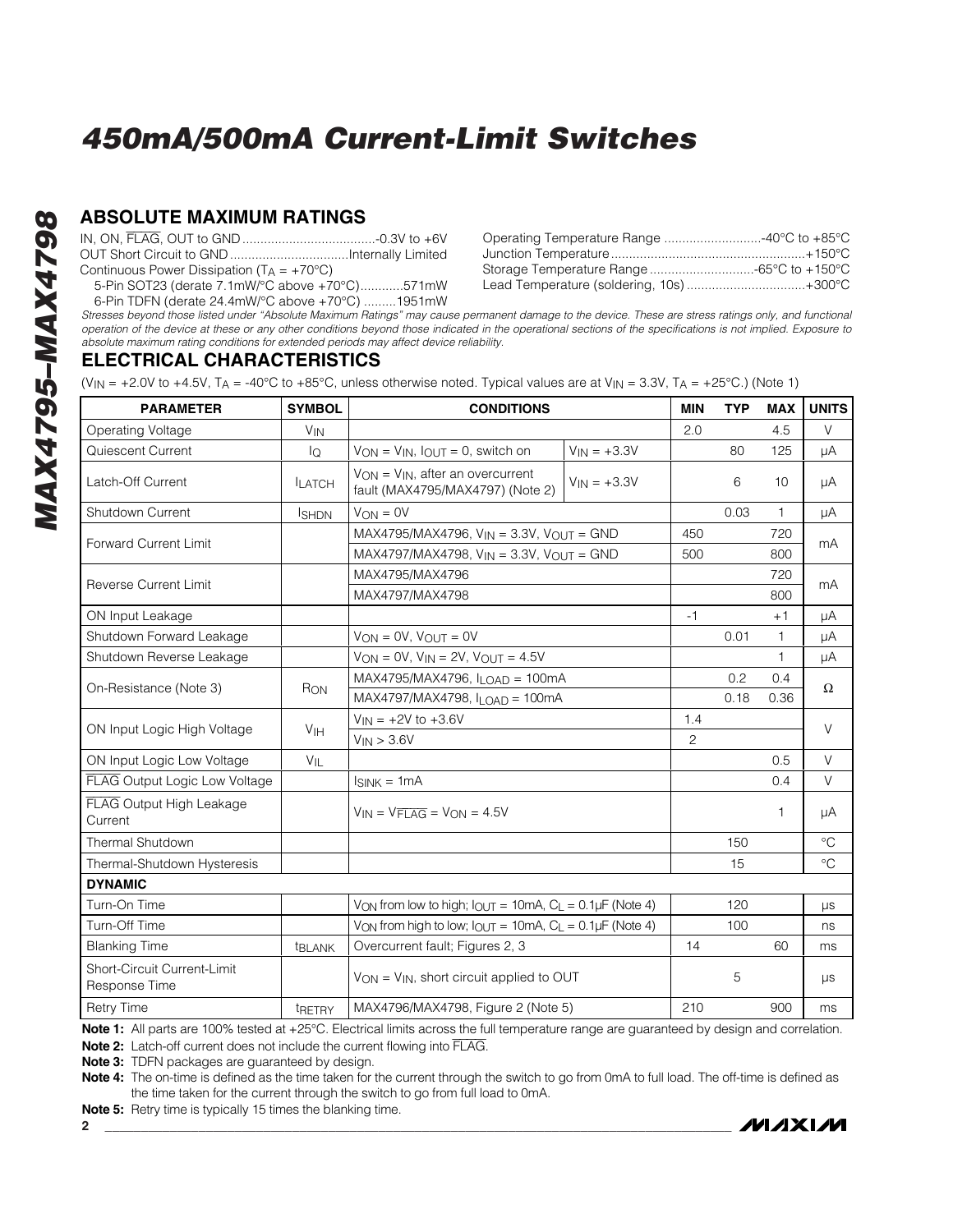## *Typical Operating Characteristics*

( $V_{IN}$  = 3.3V,  $T_A$  = +25°C, unless otherwise noted.)



**MAXIM** 

*\_\_\_\_\_\_\_\_\_\_\_\_\_\_\_\_\_\_\_\_\_\_\_\_\_\_\_\_\_\_\_\_\_\_\_\_\_\_\_\_\_\_\_\_\_\_\_\_\_\_\_\_\_\_\_\_\_\_\_\_\_\_\_\_\_\_\_\_\_\_\_\_\_\_\_\_\_\_\_\_\_\_\_\_\_\_\_* **3**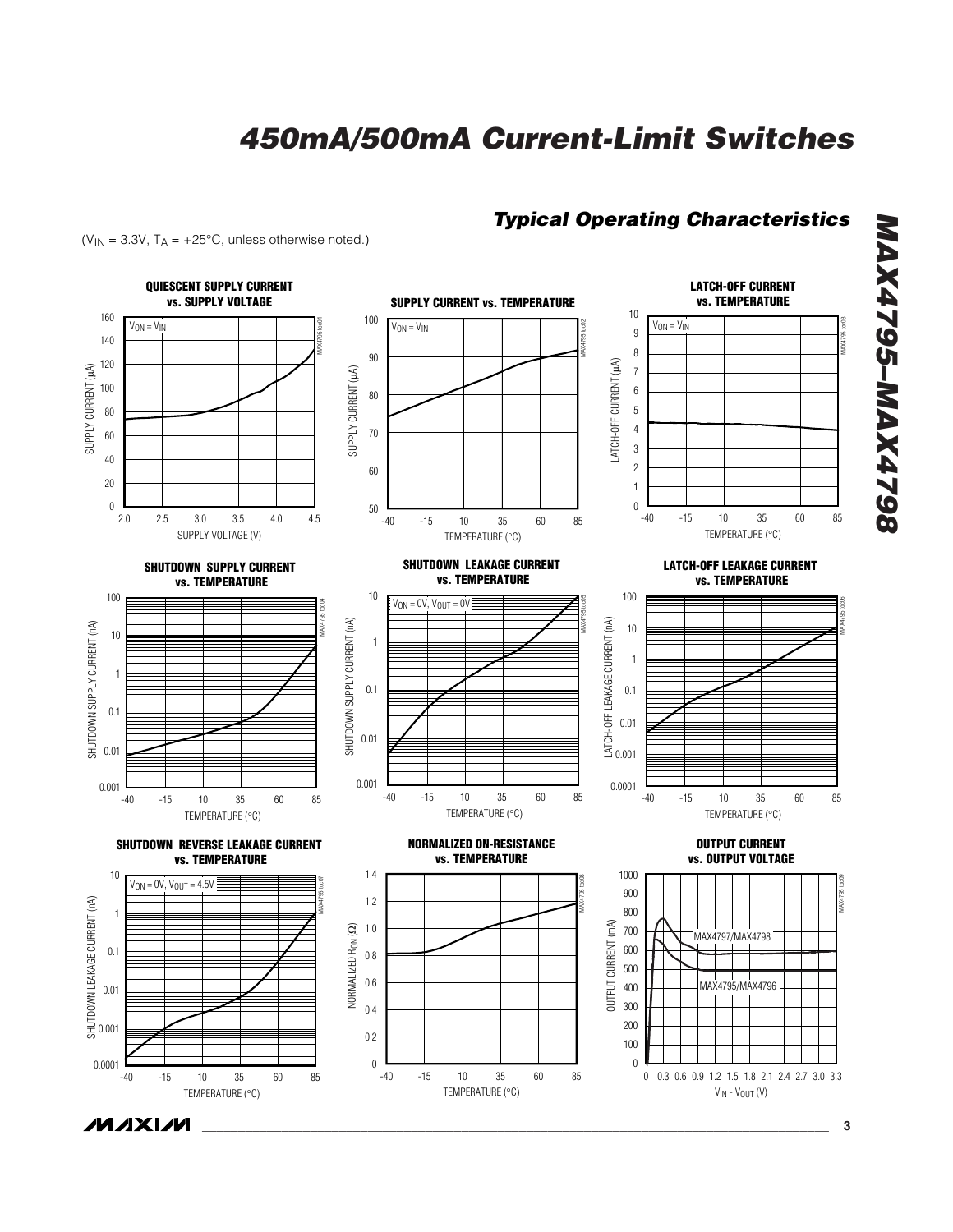

20µs/div

*MAXIM* 

200µs/div

 $C<sub>OUT</sub> = 1 \mu F$ 

*MAXAM-5674XAM MAX4795–MAX4798*

**4 \_\_\_\_\_\_\_\_\_\_\_\_\_\_\_\_\_\_\_\_\_\_\_\_\_\_\_\_\_\_\_\_\_\_\_\_\_\_\_\_\_\_\_\_\_\_\_\_\_\_\_\_\_\_\_\_\_\_\_\_\_\_\_\_\_\_\_\_\_\_\_\_\_\_\_\_\_\_\_\_\_\_\_\_\_\_\_**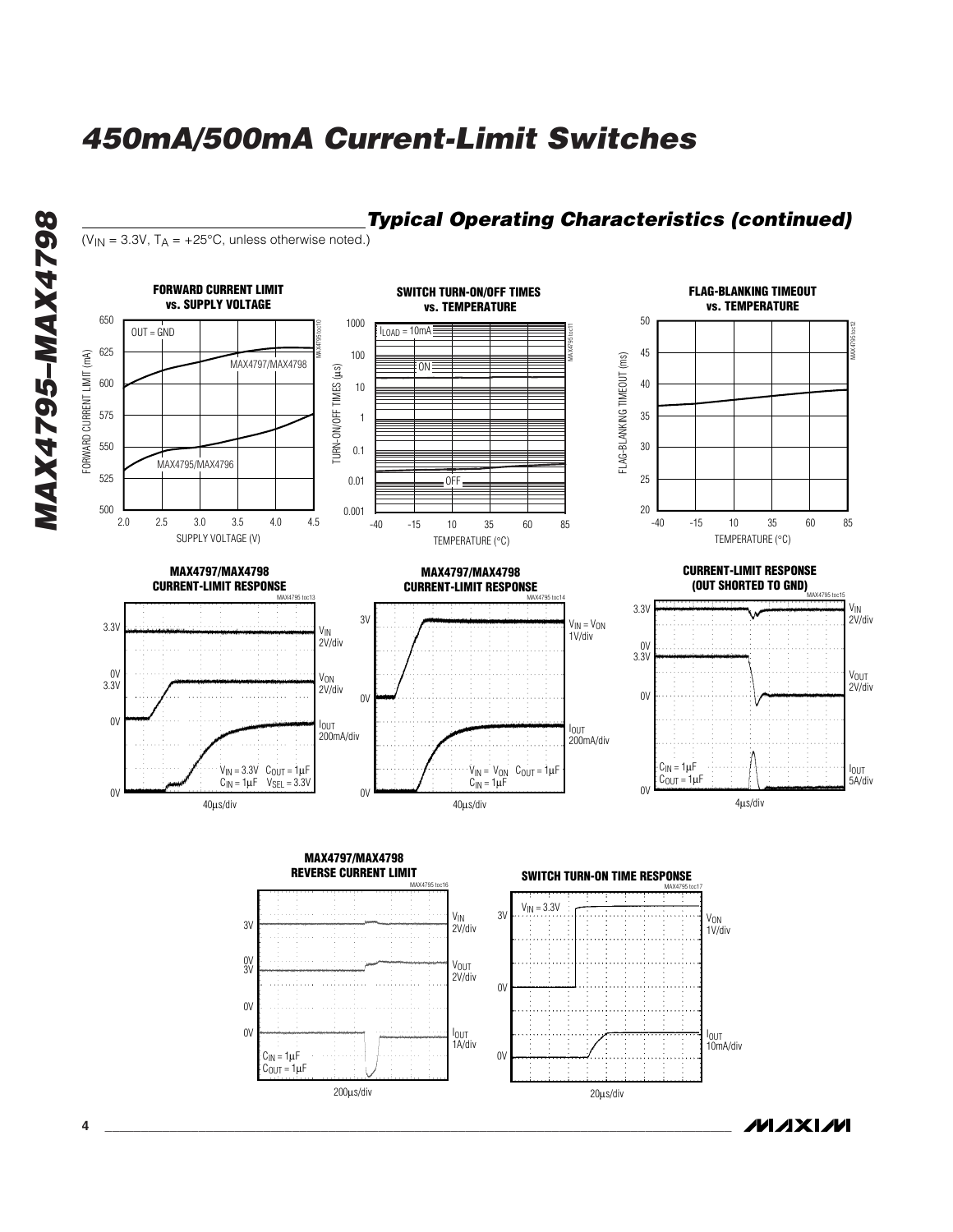## *Typical Operating Characteristics (continued)*

( $V_{IN}$  = 3.3V,  $T_A$  = +25°C, unless otherwise noted.)





# 8674795-MAX4798 *MAX4795–MAX4798*

# *Pin Description*

|                | PIN            |             |                                                                                                                                                                                                                                      |
|----------------|----------------|-------------|--------------------------------------------------------------------------------------------------------------------------------------------------------------------------------------------------------------------------------------|
| <b>SOT23</b>   | <b>TDFN</b>    | <b>NAME</b> | <b>FUNCTION</b>                                                                                                                                                                                                                      |
|                |                | IN          | Input. Bypass with a 0.1µF ceramic<br>capacitor to ground.                                                                                                                                                                           |
| $\mathfrak{p}$ | 5              | <b>GND</b>  | Ground                                                                                                                                                                                                                               |
| 3              | 6              | ON          | Active-High Switch On Input. A logic<br>high turns the switch on.                                                                                                                                                                    |
| 4              | 4              | <b>FLAG</b> | Fault Output. This open-drain output<br>goes low when the device stays in<br>forward or reverse current limit for<br>more than the blanking time period.<br>FLAG is high impedance when a fault<br>is not present or when ON is low. |
| 5              | $\mathfrak{p}$ | <b>OUT</b>  | Switch Output. Bypass with a 0.1µF<br>ceramic capacitor to ground.                                                                                                                                                                   |
|                | 3              | N.C.        | No Connection. Not internally<br>connected.                                                                                                                                                                                          |



*Figure 1. Functional Diagram*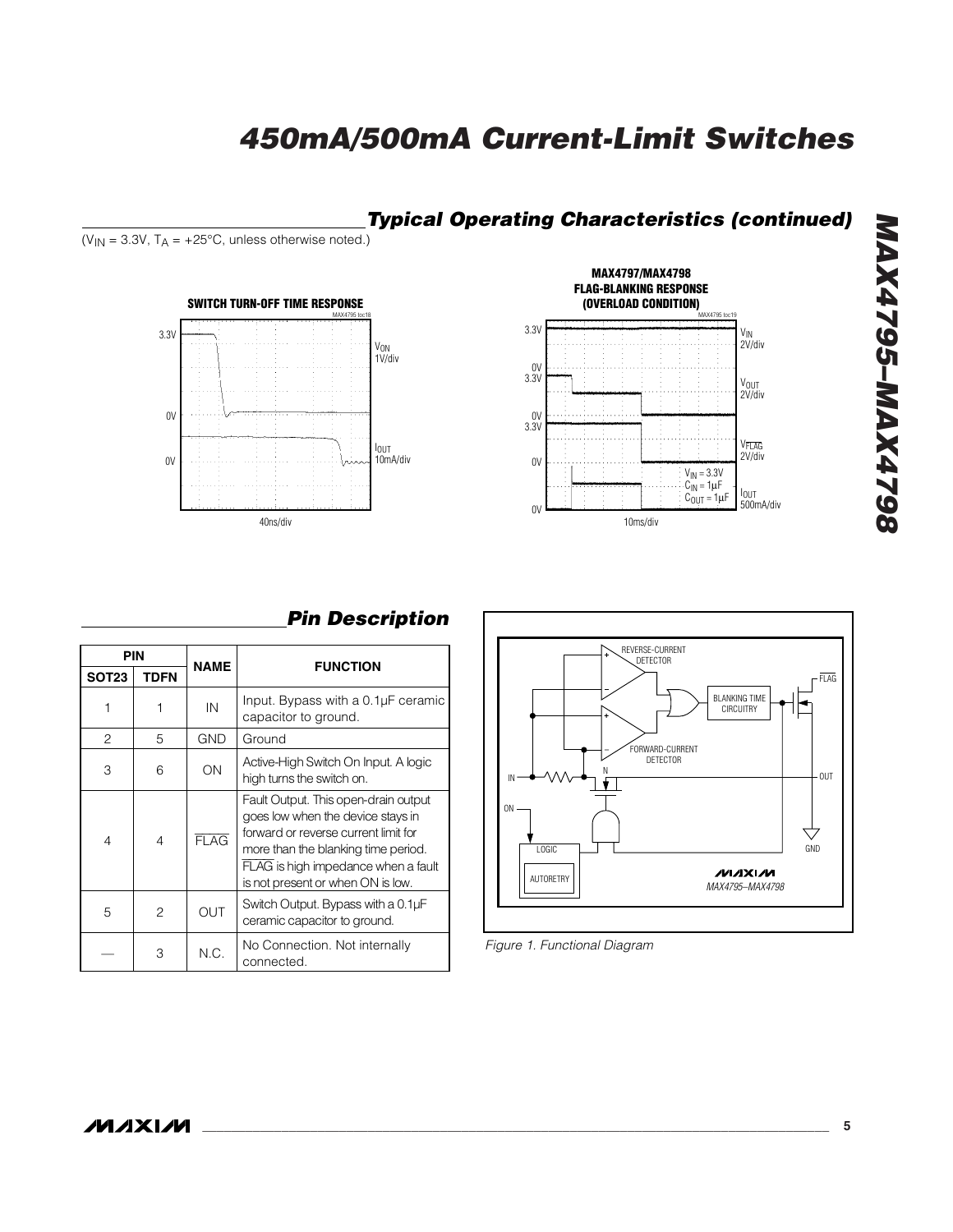## *Detailed Description*

The MAX4795–MAX4798 are forward/reverse currentlimited switches that operate from a 2V to 4.5V input voltage range and guarantee a 450mA and 500mA minimum current-limit threshold for different options. The voltage drop across an internal sense resistor is compared to two reference voltages to indicate a forward or reverse current-limit fault. When the load current exceeds the preset current limit for greater than the fault-blanking time, the switch opens.

The MAX4796 and MAX4798 have an autoretry function that turns on the switch again after an internal retry time expires. If the faulty load condition is still present after the blanking time, the switch turns off again and the cycle is repeated. If the faulty load condition is not present, the switch remains on.

The MAX4795 and MAX4797 do not have the autoretry option and the switch remains in latch-off mode until the ON pin or the input power is cycled from high to low and then high again.

#### *Reverse-Current Protection*

The MAX4795–MAX4798 limit the reverse current  $(V_{OUT}$ to  $V_{IN}$ ) from exceeding the maximum IREV value. The switch is shut off and FLAG is asserted if the reverse current-limit condition persists for more than the blanking time. This feature prevents excessive reverse currents from flowing through the device.

#### *Switch-On/Off Control*

Toggle ON high to enable the current-limited switches. The switches are continuously on if there is no fault. When a forward/reverse current fault is present or the die exceeds the thermal-shutdown temperature of  $+150^{\circ}$ C, OUT is internally disconnected from IN and the supply current decreases to 8µA (latch off). The switch is now operating in one of its off states. The switch-off state also occurs when driving ON low, thus reducing the supply current (shutdown) to 0.01µA. Table 1 illustrates the ON/OFF state of the MAX4795–MAX4798 current-limit switches.

The MAX4795–MAX4798 feature a latched output (FLAG). Whenever an overcurrent condition is encountered, the MAX4795/MAX4797 latch FLAG low and turn the switch off. The MAX4796/MAX4798 latch FLAG low and keep it low until the overcurrent condition is removed. During this time, the switch cycles on and off in the autoretry mode. When the overcurrent condition is removed, FLAG deasserts and the switch turns on (Figure 2). FLAG is an open-drain output transistor and requires an external pullup resistor from FLAG to IN. During shutdown (ON is low), the pulldown on FLAG output is released to limit power dissipation. FLAG goes low when any of the following conditions occur:

FLAG *Indicator*

- The die temperature exceeds the thermal-shutdown temperature limit of +150°C.
- The device is in current limit for more than the faultblanking period.
- The switch is in autoretry.



*Figure 2. MAX4796/MAX4798 Autoretry Fault-Blanking Diagram*

| ΟN          | <b>FAULT</b>  | <b>SWITCH ON/OFF</b>                                                                                                                           | <b>SUPPLY CURRENT MODE</b> |
|-------------|---------------|------------------------------------------------------------------------------------------------------------------------------------------------|----------------------------|
| LOW         |               | OFF                                                                                                                                            | Shutdown                   |
| <b>High</b> | Thermal       | OFF immediately (t <sub>BLANK</sub> period does not apply)                                                                                     | Latchoff                   |
|             |               | OFF after t <sub>BLANK</sub> period has elapsed                                                                                                | Latchoff                   |
| High        | Current limit | ON during t <sub>BLANK</sub> period, OFF during t <sub>RETRY</sub> period for the<br>MAX4796 and MAX4798; cycle repeats until fault is removed | See the Autoretry section  |

## **Table 1. MAX4795–MAX4798 Switch Truth Table**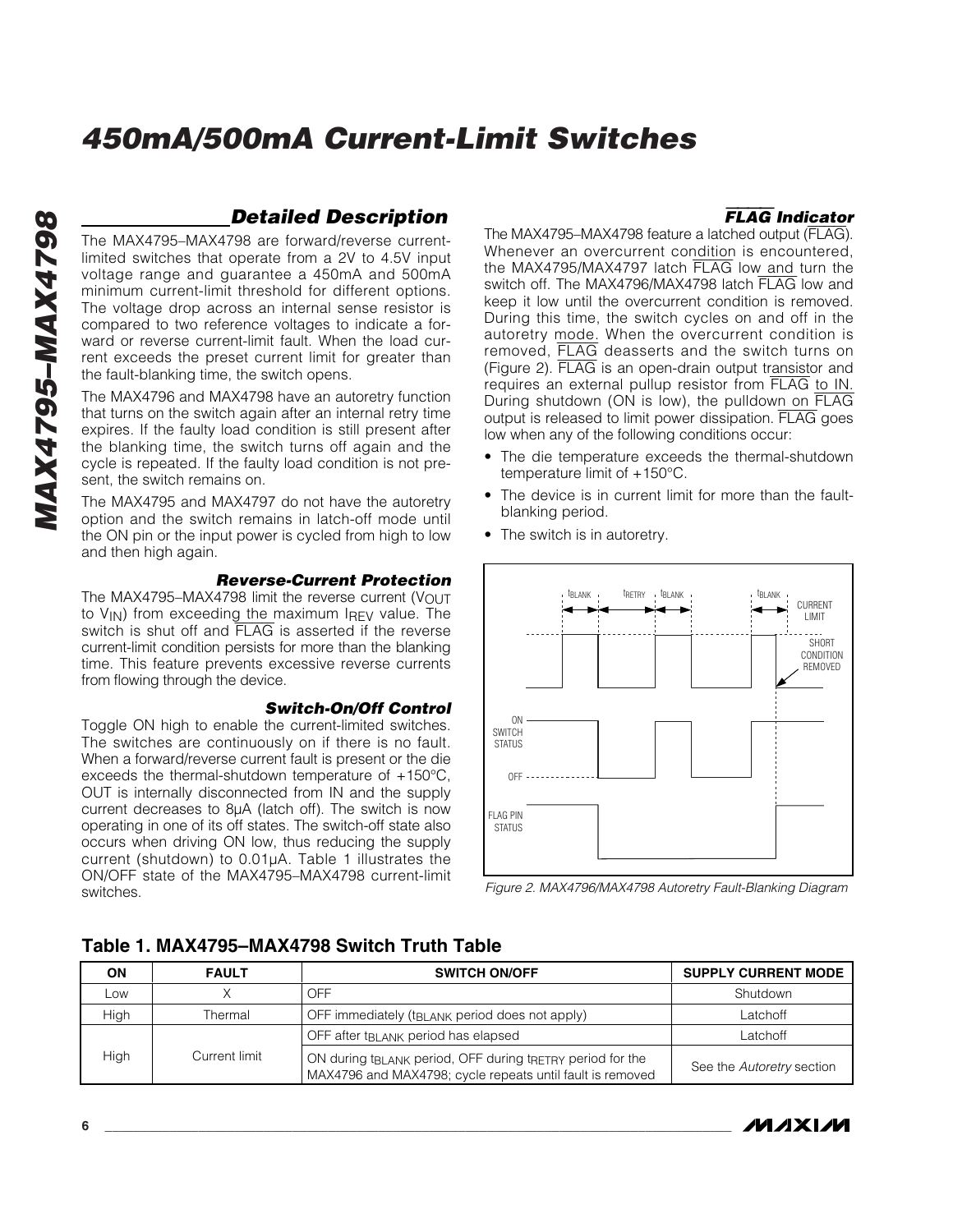#### *Autoretry (MAX4796/MAX4798)*

When the forward or reverse current-limit threshold is exceeded, t<sub>BLANK</sub> timer begins counting (Figure 2). The timer resets if the overcurrent condition disappears before t<sub>BLANK</sub> has elapsed. A retry time delay, tRETRY, is started immediately after t<sub>RLANK</sub> has elapsed and during that time, the switch is latched off and FLAG asserts. At the end of treenty, the switch is turned on again. If the fault still exists, the cycle is repeated. If the fault has been removed, the switch stays on and FLAG deasserts.

The autoretry feature saves system power in the case of an overcurrent or short-circuit condition. During t<sub>RI</sub> ANK, when the switch is on, the supply current is at the current limit. During tRETRY, when the switch is off, the current through the switch is zero. Instead of observing the full load current, the switch sees the equivalent load current times duty cycle or  $I_{\text{SUPPLY}} =$  $I_{LOAD}$   $\times$  t<sub>BLANK</sub>/(t<sub>BLANK</sub> + t<sub>RETRY</sub>). With a typical  $tBLANK = 37ms$  and typical treading  $= 555ms$ , the duty cycle is 6%, which results in a 94% power savings over the switch being on the entire time. The duty cycle is consistent across the process and devices.

#### *Latchoff (MAX4795/MAX4797)*

When the forward or reverse current-limit threshold is exceeded, t<sub>BLANK</sub> timer begins counting. The timer resets if the overcurrent condition disappears before tBLANK has elapsed. The switch is shut off and FLAG asserts if the overcurrent condition continues up to the end of the blanking time. Reset the switch by either toggling ON (Figure 3) or cycling the input voltage.

#### *Fault Blanking*

The MAX4795–MAX4798 feature 14ms (min) fault blanking. Fault blanking allows current-limit faults, including momentary short-circuit faults that occur when hot swapping a capacitive load, and also ensures that no fault is issued during power-up. When a load transient causes the device to enter current limit, an internal counter starts. If the load-transient fault persists beyond the fault-blanking timeout, FLAG asserts low. Load-transient faults less than t<sub>BLANK</sub> do not cause a FLAG output assertion. Only current-limit faults are blanked.

A thermal fault causes FLAG to assert immediately and does not wait for the blanking time.

#### *Thermal Shutdown*

The MAX4795–MAX4798 have a thermal-shutdown feature to protect the devices from overheating. The switch



*Figure 3. MAX4795/MAX4797 Latch-Off Fault Blanking*

turns off and FLAG goes low immediately (no fault blanking) when the junction temperature exceeds +150°C. The switches with autoretry turn back on when the device temperature drops approximately 15°C. The switches with latchoff require ON cycling.

#### *Applications Information*

#### *Input Capacitor*

To limit the input voltage drop during momentary output short-circuit conditions, connect a capacitor from IN to GND. A 0.1µF ceramic capacitor is adequate for most applications; however, higher capacitor values further reduce the voltage drop at the input and are recommended for lower voltage applications.

*MAX4795–MAX4798*

86*1*bXVW-96*1bXV*M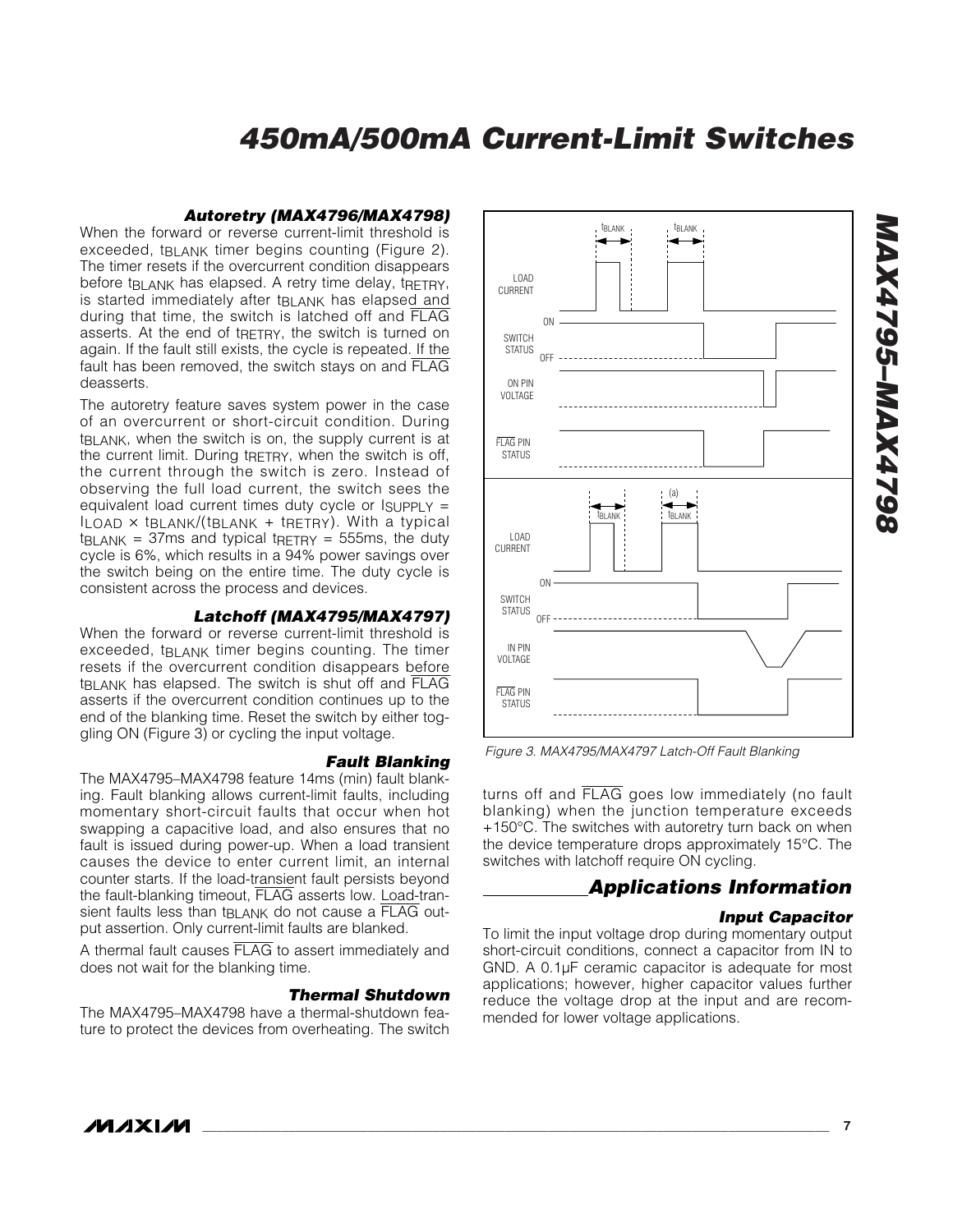#### *Output Capacitance*

Connect a 0.1µF capacitor from OUT to GND. This capacitor helps prevent inductive parasitics from pulling OUT negative during turn off, thus preventing the MAX4795–MAX4798 from tripping erroneously. If the load capacitance is too large, then current may not have enough time to charge the capacitor and the device assumes that there is a faulty load condition. The maximum capacitive load value that can be driven from OUT is obtained by the following formula:

$$
C_{MAX} < \frac{I_{FWD\_MIN} \times I_{BLANK\_MIN}}{V_{IN}}
$$

#### *Layout and Thermal Dissipation*

To optimize the switch response time to output shortcircuit conditions, it is very important to keep all traces as short as possible to reduce the effect of undesirable parasitic inductance. Place input and output capacitors as close as possible to the device (no more than 5mm). IN and OUT pins must be connected with short traces to the power bus.

| <b>PART</b>  | <b>CURRENT LIMIT</b><br>(mA) | <b>AUTORETRY</b> |
|--------------|------------------------------|------------------|
| MAX4795EUK-T | 450                          | No.              |
| MAX4795ETT   | 450                          | No.              |
| MAX4796EUK-T | 450                          | Yes              |
| MAX4796ETT   | 450                          | Yes              |
| MAX4797EUK-T | 500                          | No               |
| MAX4797ETT   | 500                          | No               |
| MAX4798EUK-T | 500                          | Yes              |
| MAX4798ETT   | 500                          | Yes              |

#### *Selector Guide*

During normal operation, the power dissipation is small and the package temperature change is minimal. If the output is continuously shorted to ground at the maximum supply voltage, the operation of the switches with the autoretry option does not cause problems because the total power dissipated during the short is scaled by the duty cycle:

$$
P_{MAX} = \frac{V_{IN\_MAX} \times I_{OUT\_MAX} \times t_{BLANK}}{t_{RETRY} + t_{BLANK}} = 211 \text{mW}
$$

where  $V_{IN} = 4.5V$ ,  $I_{OUT} = 750mA$ ,  $IBLANK = 14ms$ , and  $t$ RETRY = 210ms.

Attention must be given to the MAX4795 and MAX4797 where the latchoff condition must be manually reset by toggling ON from high to low. If the latchoff time duration is not sufficiently high, it is possible for the device to reach the thermal-shutdown threshold and never be able to turn the device on until it cools down.

*Chip Information*

TRANSISTOR COUNT: 2539 PROCESS: BiCMOS